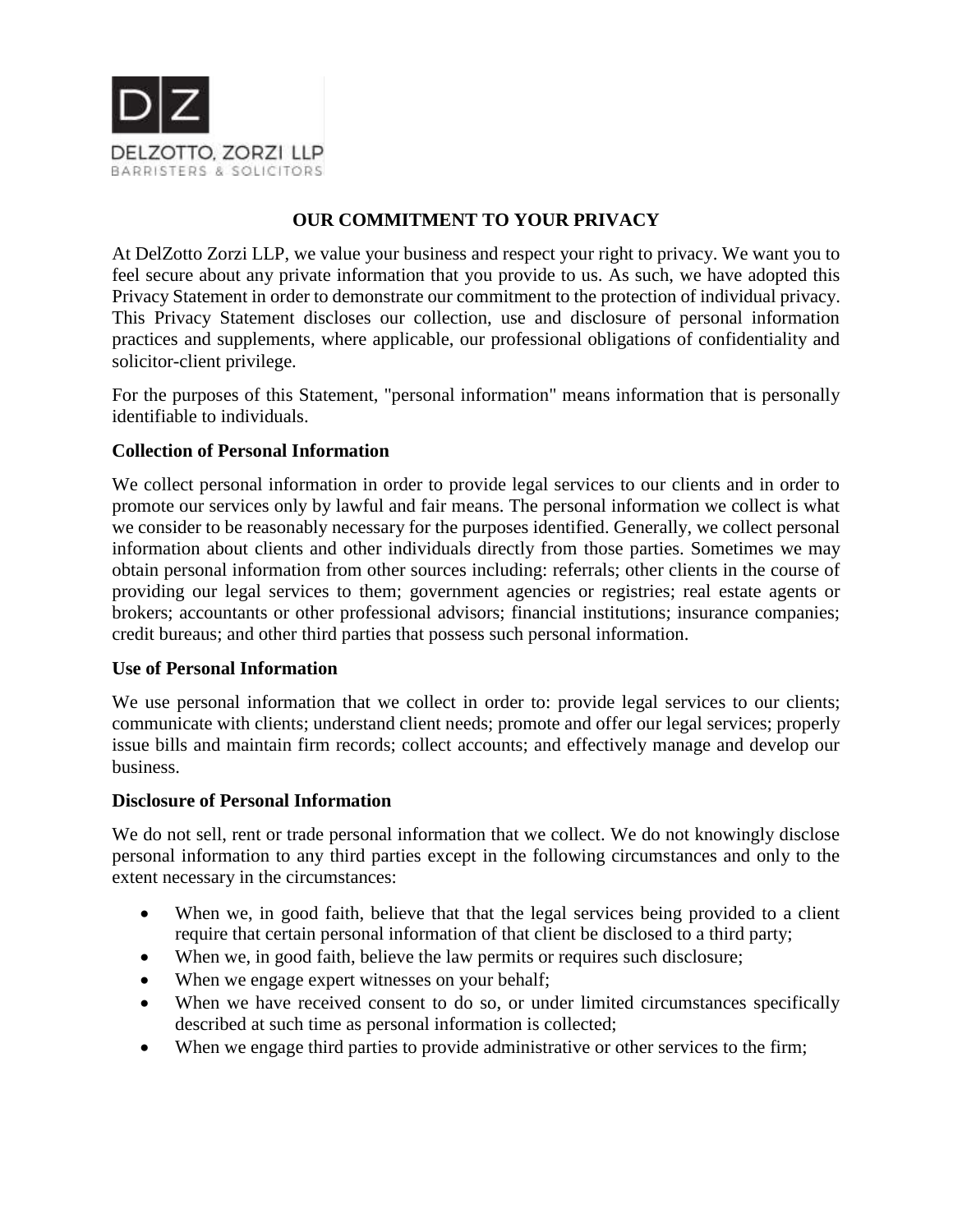- When we, in good faith, believe that the person or corporation who provided personal information of a third party has obtained the consent of that third party to the particular disclosure;
- When we act to establish or collect fees; and
- In the event of the sale of our assets, personal information may be one of the transferred business assets.

### **Retention of Personal Information**

We retain personal information as long as required or otherwise deemed advisable in order to meet statutory and professional obligations.

# **Websites Operated by Third Parties**

Our website may contain links to other websites that may collect personal information. This Statement does not extend to the data collection, disclosure, use and retention practices of such third parties and we do not assume any responsibility for the privacy practices, policies or actions of such third parties. Individuals should read the privacy policies of such third parties, and make an informed decision whether or not to visit such websites and/or provide personal information to such third parties based upon their privacy practices and individual discretion.

#### **Safeguarding Personal Information**

We have taken measures to protect the security and confidentiality of personal information as are appropriate in the circumstances. Personal information is stored in confidential databases, in our offices and off-site storage sites. These locations have appropriate security measures in place to protect against the loss, misuse and alteration of personal information under our care and control. Any information transmitted electronically, however, may be intercepted by third parties. We do not assume any liability for interception, alteration or misuse of information transmitted electronically. Our employees are restricted from using and disclosing personal information collected by us other than in accordance with this Statement. When we engage third parties to provide administrative or other services to the firm, we take such steps as we consider necessary in the circumstances in order to safeguard personal information.

#### **Accessing Personal Information**

Individuals have the right to access, verify and correct or amend all of their personal information collected by us. We believe that it is imperative that personal information be as accurate, complete and up to date as is necessary for the purposes for which it is collected. Accordingly, to help us keep personal information as current as possible, we encourage individuals to amend inaccuracies and make corrections in their personal information collected by us as often as necessary. To access, verify and correct or amend personal information, please send an email to our Privacy Officer at sweiss@dzlaw.com or call at 416-665-5555 (extension #5186). In certain situations though, we may be restricted by professional or legal constraints from disclosing certain personal information that we hold about individuals.